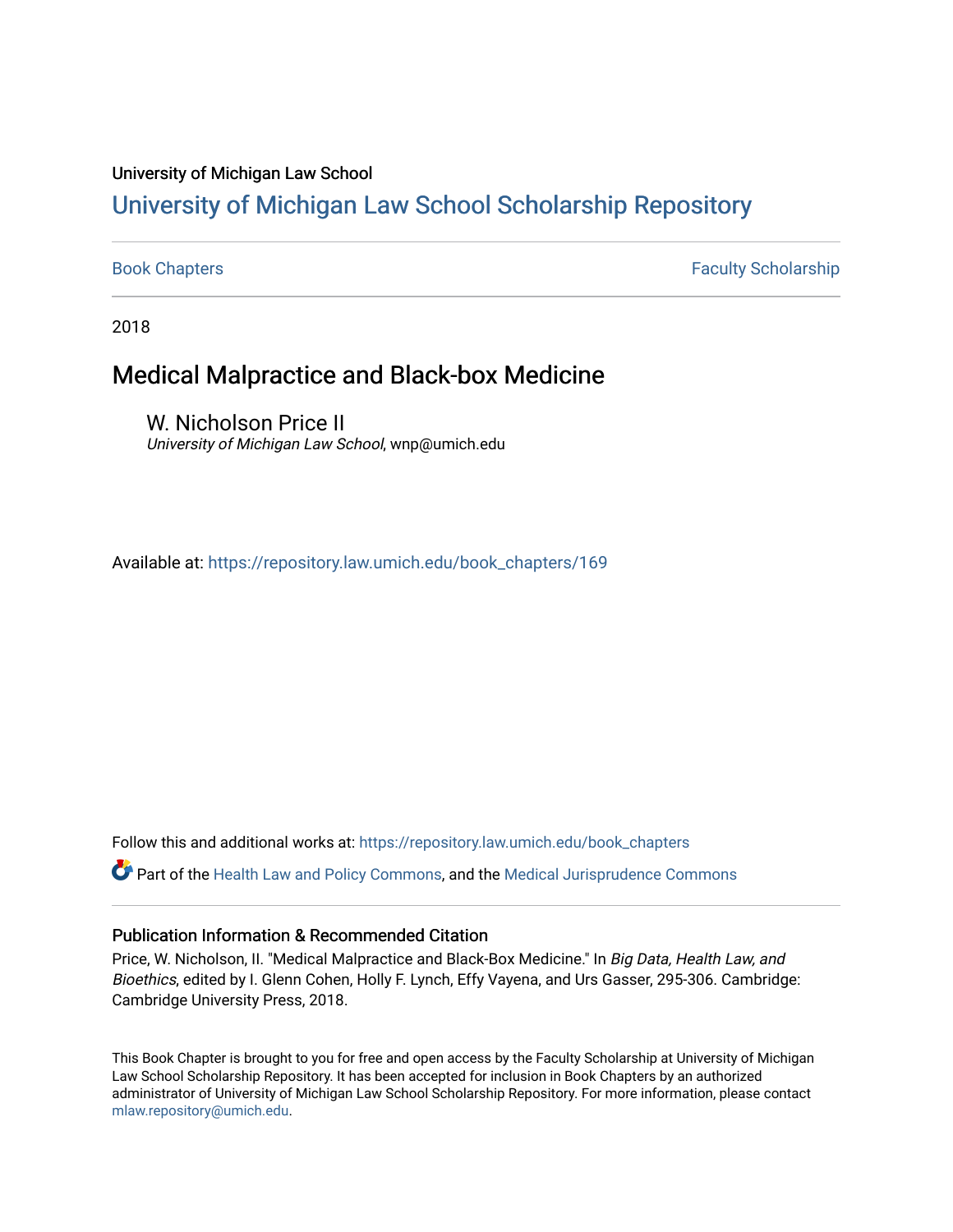# Medical Malpractice and Black-Box Medicine

W. Nicholson Price II\*

#### 20.1 introduction

The explosive proliferation of health data has combined with the rapid development of machine-learning algorithms to enable a new form of medicine: "black-box medicine." <sup>1</sup> In this phenomenon, algorithms troll through tremendous databases of health data to find patterns that can be used to guide care, whether by predicting unknown patient risks, selecting the right drug, suggesting a new use of an old drug, or triaging patients to preserve health resources. These decisions differ from previous data-based decisions because black-box medicine is, by its nature, opaque; that is, the bases for black-box decisions are unknown and unknowable.

Black-box medicine raises a number of legal questions, ranging from how to shape incentives for its development to how to regulate its growth and quality.<sup>2</sup> One key question is how black-box medicine will influence the medical malpractice liability of healthcare providers. How should tort liability apply to providers who cannot know the mechanistic underpinnings of the treatment they recommend? Must they learn as much as they can about the way algorithms are developed and verified? Or can they rely on the assurances of the developer without more knowledge?

This chapter explores the medical malpractice implications of black-box medicine. It briefly introduces the phenomenon and then considers how the tort system does, can, and should regulate the behavior of providers and healthcare facilities using black-box medical techniques. It concludes that while providers and facilities are ill suited to evaluate the substantive accuracy of black-box medical algorithms,

<sup>\*</sup> Many thanks to Nicholas Bagley, Ana Bracic, Sherman Clark, Rebecca Eisenberg, Roger Ford, Jessica Litman, Margo Schlanger, Kayte Spector-Bagdady, and Effy Vayena for helpful conversations and advice. All errors are my own.<br><sup>1</sup> For a detailed description of black-box medicine, see W. Nicholson Price II, Black-Box

Medicine, 28 Harv. J.L. Technol. 419 (2015).<br><sup>2</sup> See W. Nicholson Price II, Big Data, Patents, and the Future of Medicine, 37 Cardozo L. Rev.

<sup>1401</sup> (2016).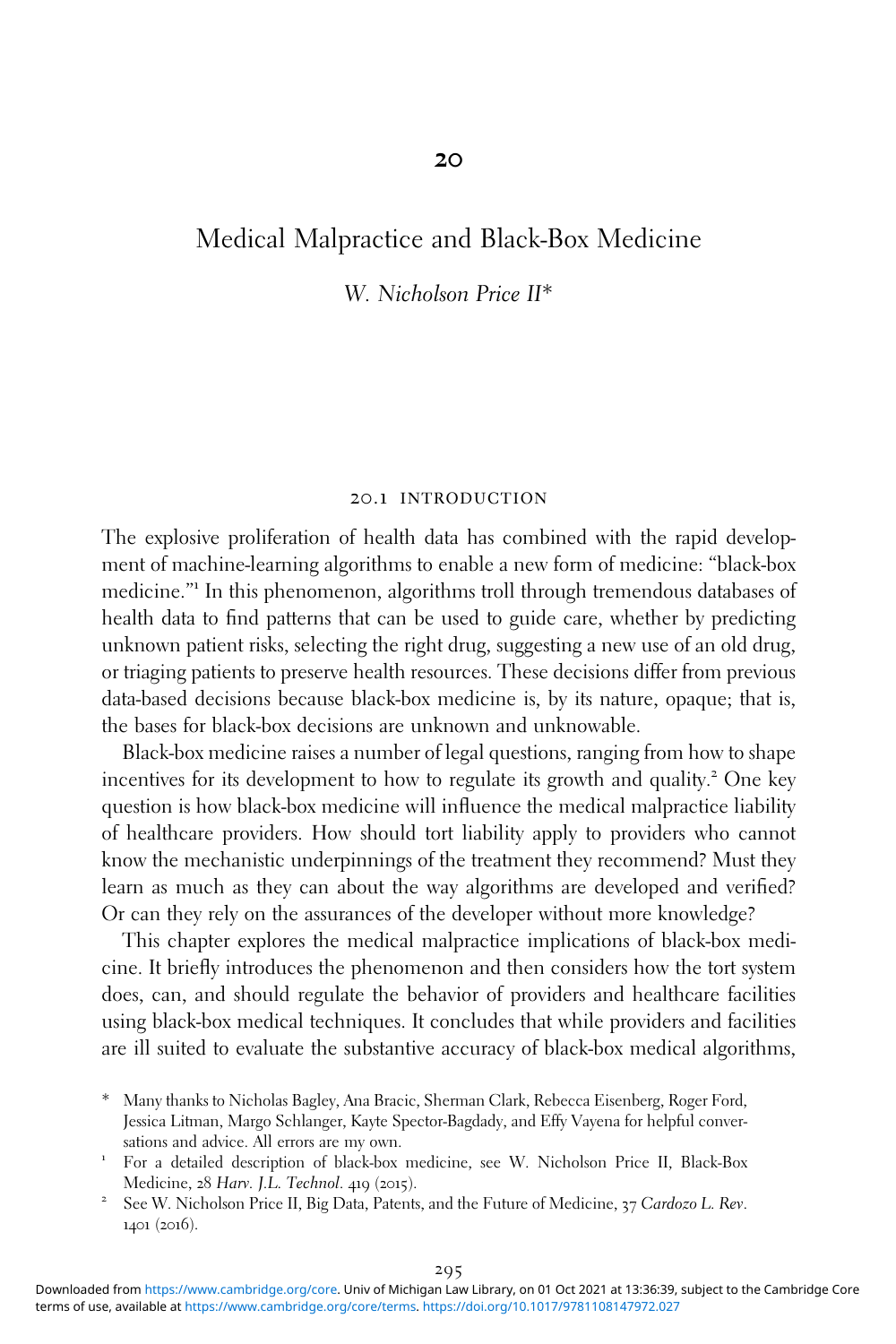they could and perhaps should be required to exercise due care to evaluate procedural quality – the expertise of the developer and the availability of independent external validation – when implementing black-box algorithms in a healthcare facility or using them to care for patients.

#### 20.2 black-box medicine

Black-box medicine is a response to the immense complexity of biological relationships. Although we are constantly developing tools to plumb that complexity, our explicit understanding of those biological relationships is necessarily slow to develop. Putting our understanding of complex relationships into medical practice is similarly slow and cumbersome because clinical trials and traditional drug development take many years and cost hundreds of millions of dollars.

Black-box medicine seeks to exploit the tremendous amount of data being generated in healthcare to find and use these underlying relationships even without understanding them and without undergoing the expense and delay of clinical trials. Health data are proliferating rapidly and becoming newly accessible. Clinical records, long kept on paper in doctors' offices, are shifting to electronic form, as are pharmacy records and medical test results.<sup>3</sup> Newer systemic analyses, especially genomic sequencing, are creating large volumes of patient-specific data. These data can be combined into individual, group, or population-wide collections, whether by insurers, provider networks, or government entities like the United States' newly formed \$<sup>215</sup> million Precision Medicine Initiative.<sup>4</sup>

These collections of data can be used to test and develop explicit hypotheses about the biology of the body and medical implications. But the data also contain patterns that are too complex or concealed for such explicit hypothesis testing. Machine-learning algorithms, using approaches such as deep learning and neural networks, can find that sort of complex underlying pattern in the data – but cannot explain or even state what those patterns are.<sup>5</sup> Just as Facebook's DeepFace algorithm can match faces in a set of digital images without explicitly classifying the features it uses for recognition,<sup>6</sup> medical algorithms can (for instance) predict tumor

- <sup>3</sup> Julia Adler-Milstein et al., Electronic Health Record Adoption in US Hospitals: Progress Continues, But Challenges Persist, 34 Health Affairs (published online November 2015), available at https://www.healthaffairs.org/doi/abs/10.1377/hlthaff.2015.0992 [https://perma.cc/ <sup>6</sup>RQZ-LTW4]. <sup>4</sup> Francis S. Collins & Harold Varmus, A New Initiative on Precision Medicine, <sup>372</sup> N. Engl.
- J. Med. <sup>793</sup> (2015). <sup>5</sup> See Joseph A. Cruz & David S. Wishart, Applications of Machine Learning in Cancer
- 
- Prediction and Prognosis, 2 Cancer Inform. 59 (2007).<br><sup>6</sup> DeepFace: Closing the Gap to Human-Level Performance in Face Verification, Research at Facebook (June 24, 2014), available at https://research.facebook.com/publications/48056722537 6225/deepface-closing-the-gap-to-human-level-performance-in-face-verification/ [https://perma .cc/TNT3-JSUR].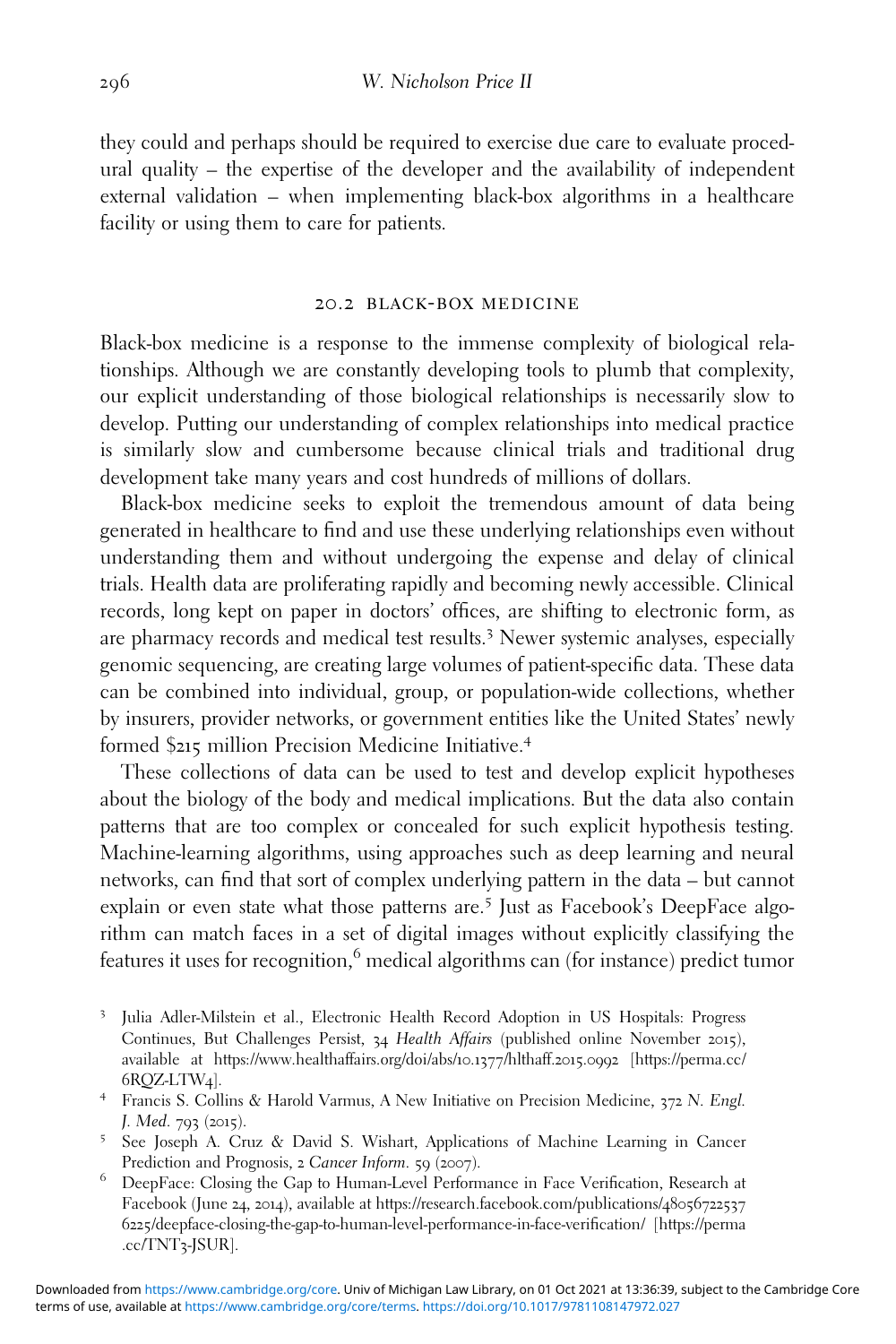response to a particular drug based on allelic patterns among thousands of genes or predict lung cancer prognosis by analyzing microscopic images<sup>7</sup> – all without understanding or identifying why or how those patterns matter.<sup>8</sup> This opacity is not deliberate, though some secrecy by developers could compound it.<sup>9</sup> Instead, the opacity is unavoidable. Sometimes patterns are opaque because they are too complicated; that is, even if the computer could state the set of, for example, thousands of genes and interacting patient-history factors, we could not understand it. Other times the opacity is a result of the machine-learning techniques used to find patterns; a trained neural network (one such technique) typically cannot output the artificial neurons' "connections" in any meaningful sense and thus does not demonstrate how it reached its result. To be clear, this opacity is also not desirable; it would be preferable to know and understand the relationships being used. And there are some machine-learning methods that are more transparent. But opaque blackbox methods open up for use a broad swath of nuanced biological patterns currently too complex or hidden for explicit understanding and are the focus of this chapter.

Black-box medicine accordingly has tremendous potential benefits. Most important for the context of this chapter, it can direct care, predicting a patient's risk profile, helping choose between a selection of known interventions, or suggesting an off-label use of an approved intervention. A doctor might feed the genetic sequence of a patient's tumor into a black-box algorithm, for instance, and receive a recommendation as to what drug is most likely to treat the tumor effectively.<sup>10</sup> Alternatively, an opaque algorithm could continuously evaluate a trauma patient's electronic vital signs and sound an alarm at the earliest sign of trouble, perhaps even before trained providers could observe the need.<sup>11</sup> Black-box medicine can also be used to allocate scarce healthcare resources by suggesting which patient might benefit most from an organ transplant, a hospital bed, or the attention of the first available healthcare provider.<sup>12</sup> In addition, black-box medicine could potentially generate hypotheses for traditional biomedical research that might eventually uncover and understand the underlying mechanisms; that is, the box need not stay black forever. While all

- <sup>7</sup> Kun-Hsing Yu et al., Predicting Non-Small Cell Lung Cancer Prognosis by Fully Automated Microscopic Pathology Image Features,  $7$  Nat. Commun. 12474 (2016).
- $^8$  See, e.g., Hojin Moon et al., Ensemble Methods for Classification of Patients for Personalized Medicine with High-Dimensional Data, 41 Artificial Intelligence Med. 197 (2007).<br><sup>9</sup> For a description of deliberately secret algorithms, see Frank Pasquale, *The Black Box Society*:
- 
- The Secret Algorithms That Control Money and Information (2015).<br><sup>10</sup> See Moon et al., Moon et al., Ensemble Methods for Classification of Patients for Personalized Medicine; Michael P. Menden et al., Machine Learning Prediction of Cancer Cell Sensitivity to Drugs Based on Genomic and Chemical Properties, 8 PLoS ONE e61318 (2013).
- <sup>11</sup> See Nehemiah T. Liu et al., Development and Validation of a Machine Learning Algorithm and Hybrid System to Predict the Need for Life-Saving Interventions in Trauma Patients, 52 Med. Biol. Eng. Comput. <sup>193</sup> (2014). <sup>12</sup> See, e.g., I. Glenn Cohen et al., The Legal and Ethical Concerns that Arise from Using
- Complex Predictive Analytics in Health Care, 33 Health Affairs 1139 (2014).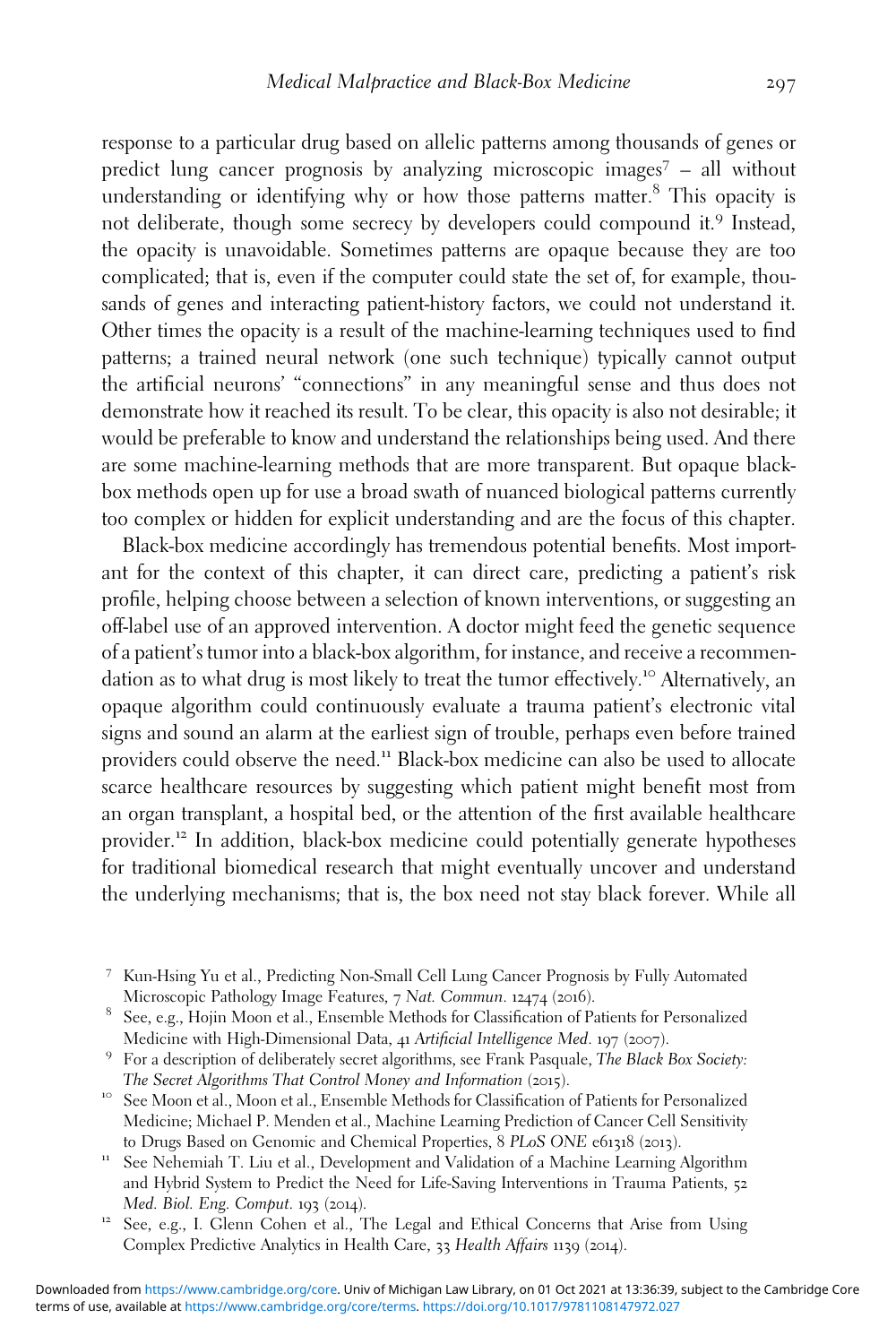these possibilities are significant, this chapter focuses on the first: using black-box medicine to direct patient care.

As black-box medicine becomes increasingly capable of predicting patient outcomes and suggesting interventions, it will – and should – become an important part of patient care. Among many implementation issues, a key question for healthcare providers and facilities is the legal obligation of a provider or facility under the standards of medical malpractice. What must providers and facilities legally know and do when practicing black-box medicine?

#### 20.3 liability for the use of opaque medical algorithms

Medical liability law, like tort law in general, typically serves at least two purposes: first, to compensate injured parties for their injuries and, second, to deter unreasonably dangerous behavior. To accomplish these goals, injured patients may recover from providers who provided substandard care. Patients may also sometimes recover from the healthcare enterprises involved in the provision of care, including hospitals and clinics, either vicariously based on the actions of the relevant professional or directly based on the enterprise's own duties to the patient.

Negligence actions are not the only possibility for patient recovery. In other contexts, patients can recover under a strict liability theory for injuries arising from products that are defective due to manufacturing defects, design defects, or failure to warn of risks. However, neither healthcare providers nor healthcare facilities are typically held strictly liable for defects in the products they provide, sell, or use.<sup>13</sup> Such cases might be brought against black-box medicine developers.<sup>14</sup> Patients may

- <sup>13</sup> See Hollander v. Sandoz Pharm. Corp., 289 F.3d 1193, 1217, n. 22 (10th Cir. 2002) ("[A]n overwhelming majority of jurisdictions have refused to apply strict liability principles to claims against hospitals and physicians involving the distribution of allegedly dangerous drugs or medical devices"); see also Randolph A. Miller & Sarah M. Miller, Legal and Regulatory Issues Related to the Use of Clinical Software in Health Care Delivery, in Clinical Decision Support 423, 426 (Robert A. Greenes, ed., 2007) (arguing against the application of strict
- products liability for clinical decision-support software to providers and hospitals). <sup>14</sup> Potential liability for black-box medical algorithm developers could be conceived of under a product liability framework, typically based on strict liability – that is, liability for injury without any determination of fault. However, such liability is complicated by several doctrines, including the learned intermediary doctrine (limiting recovery against manufacturers where doctors prescribe drugs or devices to patients; see Timothy Hall, Reimagining the Learned Intermediary Rule for the New Pharmaceutical Marketplace, 35 Seton Hall L. Rev. [2005]); for the longtime immunity of software to product liability suits, see Frances E. Zollers et al., No More Soft Landings for Software: Liability for Defects in an Industry that Has Come of Age, 21 Santa Clara Computer High Tech. L. J. 745 (2004); to see whether software is properly classified as a good or a service, see Michael D. Scott, Tort Liability for Vendors of Insecure Software: Has the Time Finally Come, 67 Md. L. Rev. 425, 436–42 (2007); for the difficulty of proving causation and the possibility of preemption by regulatory regimes, see Riegel v. Medtronic, 552 U.S. 312, 330 (2008) (finding preemption of common-law tort claims against makers of medical devices requiring FDA preapproval).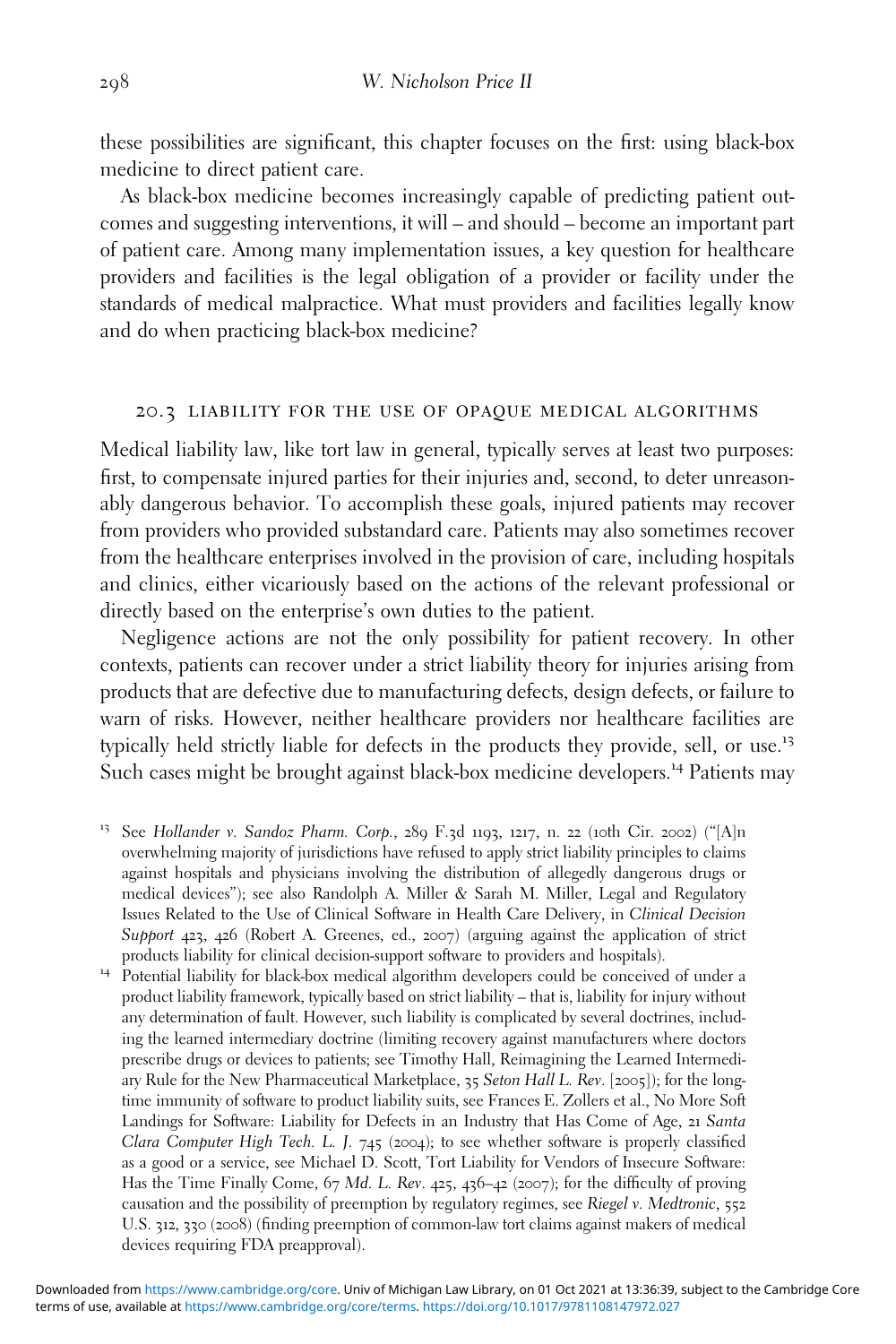also recover from providers who fail to obtain informed consent before undertaking a treatment that results in the patient's injury.<sup>15</sup> Both of these complex situations are outside the scope of this chapter, which focuses on malpractice liability against providers and against healthcare enterprises.

### 20.3.1 Medical Malpractice by Providers

Jurisdictions vary, but in general, providers must treat patients with due expertise and care. Typically, this means that the provider must provide the level of care that would be expected of relevant members of the profession. In most jurisdictions, courts insist on a national reference group for this comparison; in a minority, a provider is held, instead, to the level of care offered by those practicing in the same locality.<sup>16</sup> The care required may be modified based on the provider's specialized credentials or on the facilities available to the provider; a physician practicing in a small rural hospital will not be required to use the same specialized equipment available to the most well-resourced urban medical centers. Hornbook law is that adhering to customary practice will typically shield a provider from liability. The reality is more complicated, however; one observer has noted that "judicial deference to physician customs is eroding. Gradually, quietly and relentlessly, state courts are withdrawing this legal privilege." <sup>17</sup> Moreover, what tort law requires can be explicitly modified, for instance, to encompass a certain type of care or to immunize provision of some type of care from liability regardless of common medical

- <sup>15</sup> Black-box medicine raises nuanced informed-consent issues. At an intuitive level, it is hard to imagine precisely what "informed" means in the context of a recommendation where no one knows exactly how it works. But informed consent aims to facilitate treatment decisions made in the context of a relationship between the trained doctor and the lay patient and recognizes that many things need not be disclosed. Providers must disclose to the patient information that a reasonable provider (in some jurisdictions) or a reasonable patient (in others) would find material and must give the patient a choice about accepting the treatment. See Jaime S. King & Benjamin Moulton, Rethinking Informed Consent: The Case for Shared Medical Decision-Making, 32 Am. J.L. Med. 429, 493–501 (2006) (appendix) (finding that about half of the United States follows a patient-based standard, about half a physician-based standard, and two a hybrid standard); see also Canterbury v. Spence, 464 F.2d 772 (D.C. Ct. App. 1972) (rejecting a physician-based standard and developing a patient-based standard). It is entirely possible that in most circumstances neither a reasonable provider nor a reasonable patient would find information about black-box medicine's development or opacity material to disclose, just as patients need not be informed about the strength of clinical trial evidence for most interven-
- tions recommended today. 16 See Hall v. Hilbun, 466 So.2d 856 (Miss. 1985) (discussing the locality-based standard of care and adopting a modified nationally based standard of care); Michelle H. Lewis et al., The Locality Rule and the Physician's Dilemma: Local Medical Practices vs. the National Standard of Care, 297 JAMA 2633, 2635 (2007) (tallying which states follow various versions of the locality rule). <sup>17</sup> Philip G. Peters, Jr., The Quiet Demise of Deference to Custom: Malpractice Law at the
- Millennium, 57 Wash. Lee L. Rev. 163, 164 (2000).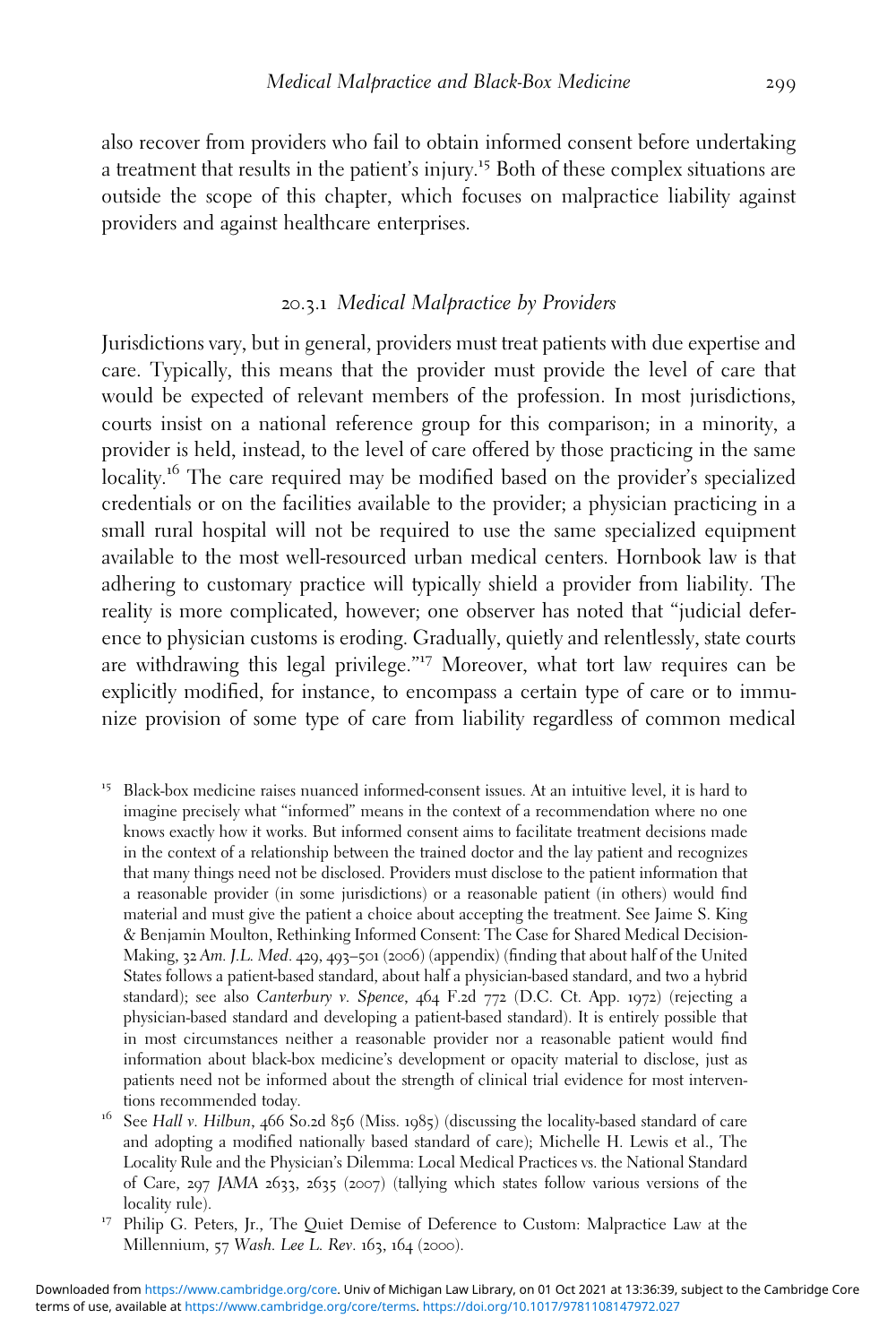practice.<sup>18</sup> In outlier cases, judges have held that failure to provide a specific type of care, even if uncommon, is tortious.<sup>19</sup>

Providers thus could be held liable for harmful use of black-box medical algorithms depending on the prevailing customary practice and the extent that custom is considered dispositive. As with medical innovation more generally, there is a risk of liability during this transition phase,<sup>20</sup> which presents an opportunity to consider how tort law might encourage the most beneficial medical practices.

The closest useful analogy is clinical decision-support software, designed to help providers diagnose and treat patients.<sup>21</sup> This software can, for instance, provide relevant patient information, collate test results, and suggest diagnoses or treatments based on well-known explicit relationships. Clinical decision-support software has been analyzed as an aid to physicians exercising independent judgment when directing care; it merely "augments the physician's existing knowledge by providing further information."<sup>22</sup> Under this logic, a trained provider should be subject to the exact same standard of negligence irrespective of whether clinical decision-support software is used because any treatment decisions are ultimately his or her own. Software provides information, but the knowledgeable provider intervenes to make the final choice.

This knowledgeable intervention, however, is precisely what is different about black-box medicine. Because neither providers nor developers know the relationships underlying the recommendations of black-box medicine, the physician cannot stand as merely the final step in a sequence of care. Once he or she has decided to use a particular black-box algorithm – itself a complex choice<sup>23</sup> – he or she cannot understand and thus verify the algorithm's recommendation against his or her body of substantive expertise; the physician can only accept what the algorithm

- 
- Health Care Delivery, at <sup>424</sup>. <sup>22</sup> Ibid., at <sup>433</sup>; see also Randolph A. Miller, Kenneth F. Schaffner, & Alan Meisel, Ethical and Legal Issues Related to the Use of Computer Programs in Clinical Medicine, 127 Ann. Intern. Med. 842 (1985). 23 A physician might choose an algorithm based on the recommendations of a professional
- society, the scholarly literature, or the choices of his or her hospital, as discussed below. The mechanics of approving, validating, ranking, and selecting black-box algorithms are outside the scope of this chapter. For an exploration of these issues, see Roger A. Ford & W. Nicholson Price II, Privacy and Accountability in Black-Box Medicine, 22 Mich. Telecomm. Tech. L. Rev. 1 (2016); W. Nicholson Price II, Regulating Black-Box Medicine, 116 Mich. L. Rev. 421 (2017).

<sup>&</sup>lt;sup>18</sup> See, e.g., 18 Vt. Stat. § 5281 (immunizing physicians for civil liability for prescribing life-ending medication in compliance with certain statutory provisions). <sup>19</sup> See Helling v. Carey, 83 Wn.2d 514 (Wash. 1974) (holding that ophthalmologists must test for

glaucoma in patients under age forty as well as those over age forty, although under-forty testing was not common practice). On the impact of Helling, which was controversial and soon countermanded by state statute, see Jerry Wiley, The Impact of Judicial Decisions on Professional Conduct: An Empirical Study, 55 S. Cal. L. Rev. 345 (1982).<br><sup>20</sup> See Anna B. Laakmann, When Should Physicians Be Liable for Innovation?, 36 Cardozo

L. Rev. 913 (2015).<br><sup>21</sup> See Miller & Miller, Legal and Regulatory Issues Related to the Use of Clinical Software in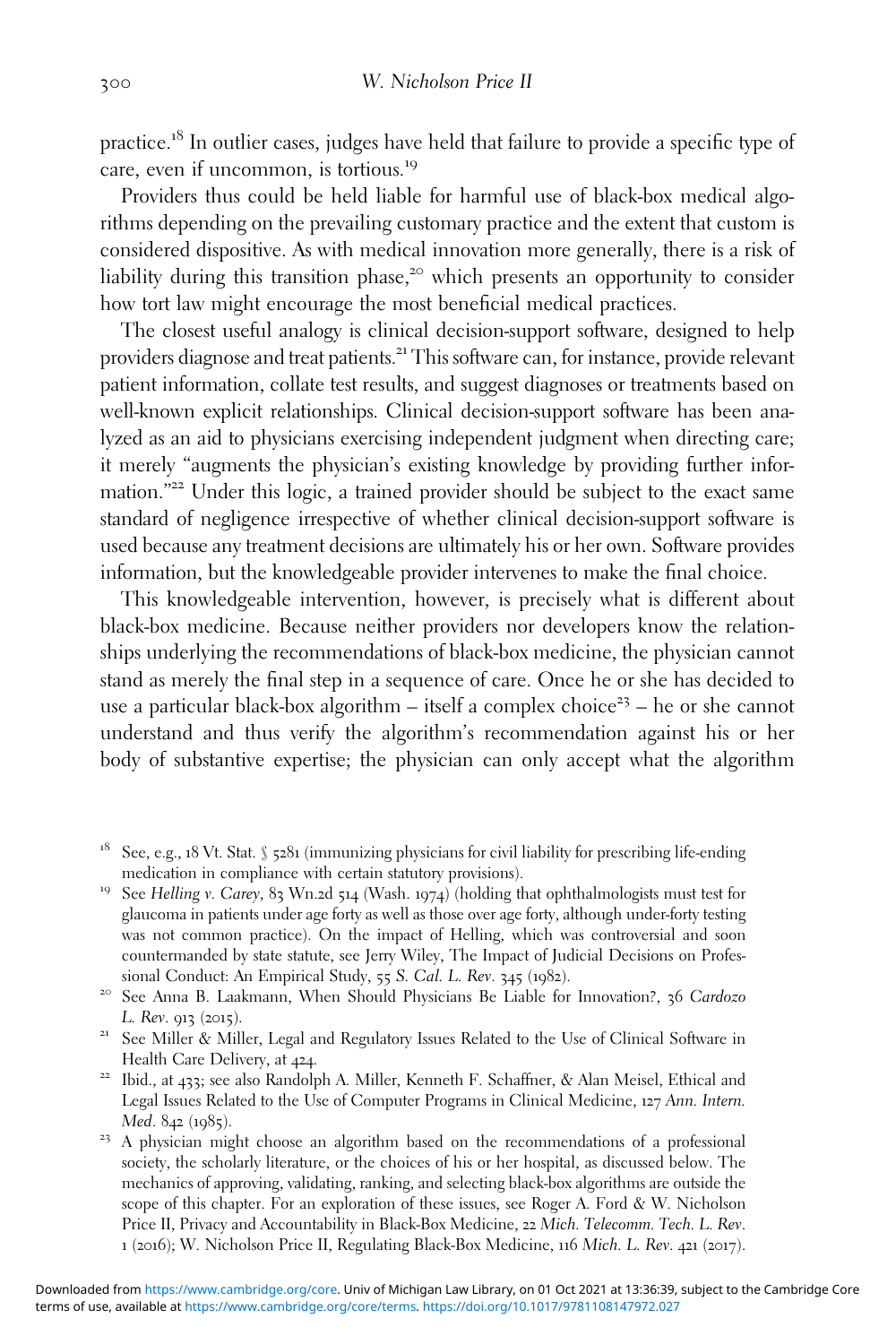recommends or not. In some instances, this is unlikely to make a difference: where black-box algorithms suggest an increased risk to be managed with closer monitoring, the provider's actions take over from there. But where black-box algorithms suggest taking an unrelated drug based on previously unknown secondary effects or changing a drug's dosage or schedule without conforming to existing medical knowledge, the resulting care is fundamentally different from care not directed by black-box algorithms. Imposing the same standard of negligence would make little sense.

So what should medical malpractice law require of providers? Ordinarily, medical malpractice law responds to medical practices developed by providers (although the law may indirectly shape those practices). As long as a set of reasonable providers follows a certain practice, that practice will not typically lead to liability.

But when a practice is too innovative to have many adherents, it runs significant liability risk. Such is the situation of black-box medicine. So right now, in this period of early development, legislative action and practice guidelines set by professional organizations could be particularly influential.<sup>24</sup> These types of interventions could incorporate different levels of skepticism associated with the severity of different interventions.<sup>25</sup> For minimal-risk interventions, such as otherwise unindicated testing, increased monitoring, or taking widely used low-side-effect drugs such as aspirin, the standard of care might require no particular inquiry of the recommendations of a black-box algorithm. For riskier interventions, such as taking higher doses of a powerful drug or avoiding such a course when otherwise suggested, providers might require some validation before relying on a black-box algorithm. The form of validation would differ from traditional evidence because it would likely need to be based on procedural checks or independent computation by third parties, not clinical trials.<sup>26</sup> Professional societies, the FDA, and other intermediaries might serve a role in that validation to make it more feasible for an individual physician to reasonably check an algorithm's quality.<sup>27</sup> Such a process suggests the exercise of

<sup>24</sup> See Michelle M. Mello, Of Swords and Shields: The Role of Clinical Practice Guidelines in Medical Malpractice Litigation, 149 U. Penn. L. Rev. 645 (2001).<br><sup>25</sup> This structure parallels the risk-based framework the FDA applies to preapproval for medical

devices; low-risk devices are subject only to agency notification, high-risk devices to rigorous clinical trials, and intermediate-risk devices to an intermediate standard of evidence. See, e.g., Aaron V. Kaplan et al., Medical Device Development from Prototype to Regulatory Approval, 109 Circulation 3068 (2004). Ex ante classification raises its own challenges, including who would classify the devices. See, e.g., "Software as a Medical Device": Possible Framework for Risk Categorization and Corresponding Considerations, International Medical Device Regulators Forum 13–15 (September 18, 2014), available at www.imdrf.org/docs/imdrf/final/technical/ imdrf-tech-140918-samd-framework-risk-categorization-141013.pdf [https://perma.cc/GK54-UGVB] (describing potential risk classification of software). Ex post classification, whether tiered or not, raises risks of chilling physician adoption.<br><sup>26</sup> See Price, Black-Box Medicine, at 440–42 (discussing computational validation of black-box

- medicine). 27 See Price, Regulating Black-Box Medicine (discussing potential roles for the FDA and collab-
- orating healthcare actors in validating black-box algorithms).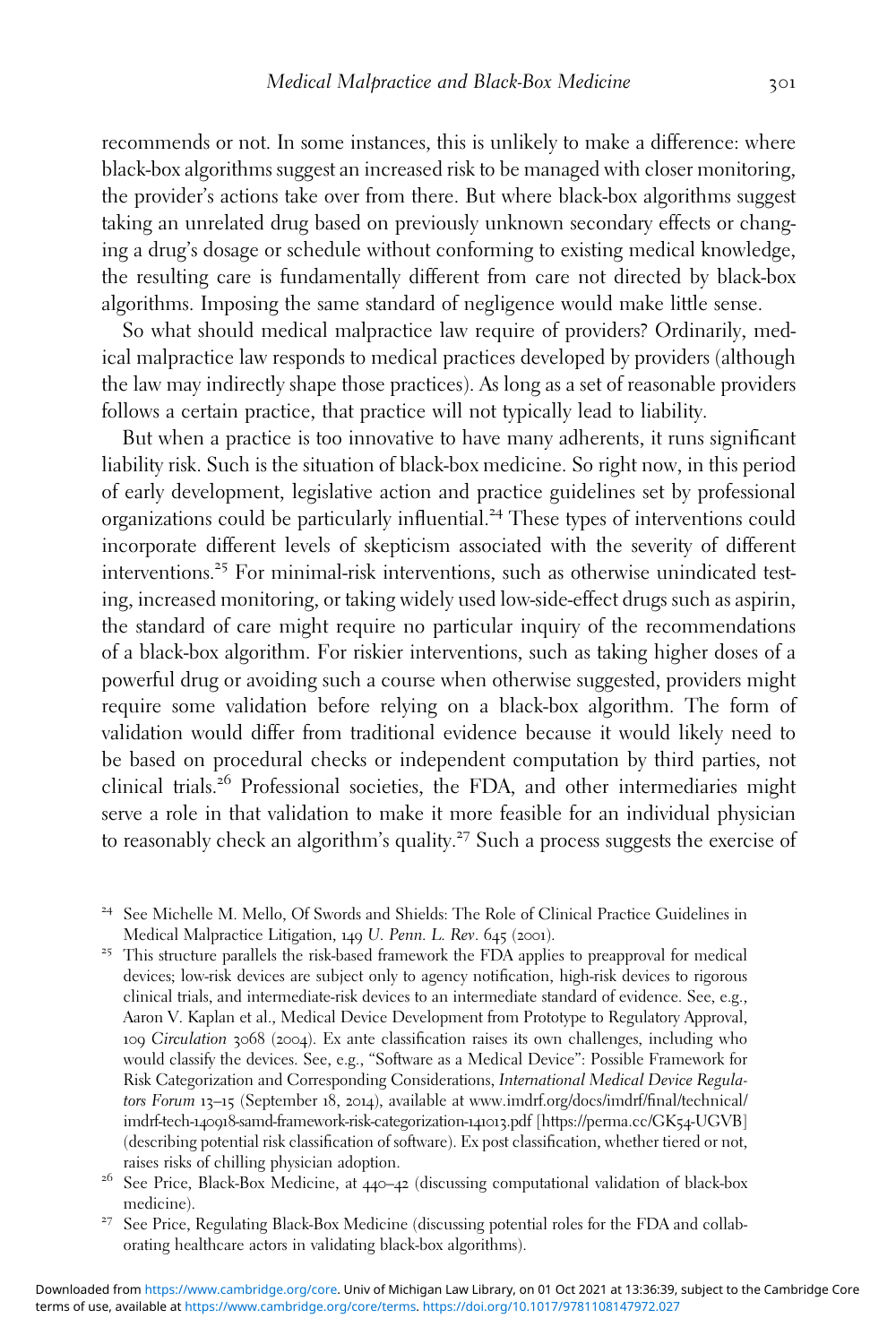intervening procedural judgment, even if substantive judgment is impossible. In somewhat analogous situations, courts have been willing to treat the use of an outdated information source as evidence of substandard care.<sup>28</sup> For the riskiest and most counterintuitive interventions – for instance, prescribing high doses of thalidomide to a pregnant woman – it is possible that under current standards, no black-box verification could be strong enough to overcome the presumption of harm under a reasonable standard of care. Such validation and reliability concerns could also be incorporated into potential liability for choosing a poor-quality algorithm against, for instance, the recommendations of a professional society.

Using a risk-based approach to evaluate the recommendations of black-box medicine brings with it challenges of implementation, overcaution, and undercompensation. First, a risk-based approach might be hard to implement efficiently, requiring expert testimony about the appropriate level of procedural assurance required for a particular intervention's risk. This real concern is, unfortunately, an unavoidable aspect of defining negligence based on a practitioner-based standard of care. Demonstrating adequate procedural care does not on its face appear to raise substantially greater evidentiary challenges than substantive standards for nonblack-box care.

Second, providers might be too cautious, avoiding beneficial interventions out of concern for potential liability. This concern is true about new medical interventions in general, but to the extent that opaque algorithms seem to have a higher risk of causing harm, it may be more salient. Notably, however, some of the limited work done on diagnostic aids suggests that juries are less likely to punish doctors who act in accordance with such aids<sup>29</sup>; similar patterns might occur for black-box medicine, easing adoption. Eventually, liability concerns might actually help drive adoption as black-box medicine graduates from its current status of untested innovation, becoming sufficiently prevalent to get the protection of the ordinary medical malpractice deference rules or even sufficiently dominant that nonadherence is deemed unreasonable. Like other medical advances, once black-box medicine becomes a more routine and better-accepted tool for medical care, providers not incorporating it could be liable for negligence if patients sustain reasonably avoidable injuries.<sup>30</sup>

Third and finally, a risk-based standard of care might undercompensate patients if observing failures to follow the standard of care were particularly difficult. In medical malpractice in general, identifying errors and demonstrating causation raise

- of care").<br><sup>29</sup> Hal R. Arks et al., The Influence of a Physician's Use of a Diagnostic Decision Aid on the Malpractice Verdicts of Mock Jurors, 28 *Med. Decision Making* 201, 204–5 (2008).
- <sup>30</sup> See Miller & Miller, Legal and Regulatory Issues Related to the Use of Clinical Software in Health Care Delivery, at 346 (making a similar argument in the context of clinical decision support software).

<sup>&</sup>lt;sup>28</sup> See, e.g., Boswer v. Craig Ranch Emergency Hosp., No. 05-14-00501-CV, 2015 WL 3946371, at  $*_4$ –5 (Tex. App. Jun. 29, 2015) (finding that a hospital's use of an outdated textbook to establish its policy could imply a "failure to promulgate policies and procedures regarding the standard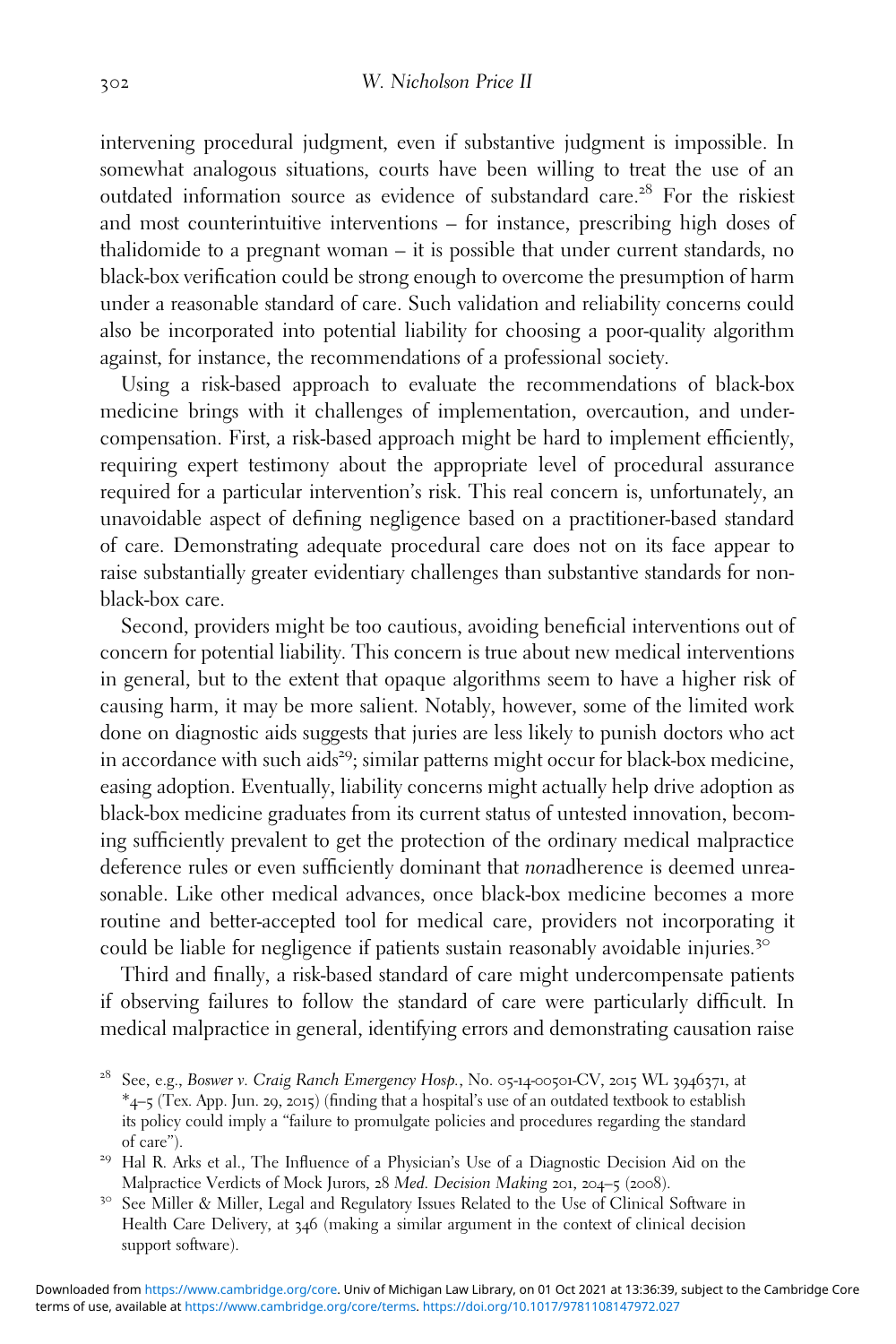substantial challenges. Observing failures to evaluate the riskiness of a black-box algorithm's recommendation might be similarly challenging. However, limited observability and compensation are a long-term reality of medical malpractice in any context, not just black-box medicine.

In sum, liability for providers using black-box medicine is both familiar and quite novel, like black-box medicine itself. Providers will typically be held to the level of care of other comparable providers, which will develop over time as black-box medicine enters care. However, choices might best be shaped – judicially, legislatively, or professionally – to rely on risk-based procedural validation as the touchstone for practice and liability because the underlying physiologic cause of injury will be both unavoidably opaque and unevaluable by the expertise of the provider.

### 20.3.2 Liability of Healthcare Enterprises

In addition to providers, larger healthcare enterprises such as hospitals and clinics owe a duty of care to patients, especially in modern medical settings involving coordination of complex care. Hospitals may be vicariously liable for the negligence of healthcare providers who are actual or apparent agents of the enterprise but may also have duties directly to patients that are especially relevant for black-box medicine. In particular, hospitals have been held to have a duty to provide adequate facilities for patient care, including well-functioning equipment necessary for adequate care.<sup>31</sup> In some jurisdictions, hospitals have other direct duties to patients, including a duty to coordinate care and sometimes a nondelegable duty to actually provide care for patients.<sup>32</sup>

Under these theories, hospitals could be liable for negligently choosing, implementing, and using black-box medical systems. As with liability for providers, hospitals are typically held to the standard of a reasonable hospital; also as with providers, this means that a hospital's responsibilities can evolve as industry custom does. But policymakers could try to move hospitals' standard of care for implementing black-box algorithms toward one that would involve procedural tools to make sure that algorithms are well validated and competently developed before implementation.

Although hospitals are typically not liable for defects in the products they provide and/or sell, they may have a duty to nonnegligently evaluate the quality of those products and may be liable for failures of products that they fail to evaluate.<sup>33</sup>

<sup>&</sup>lt;sup>31</sup> See Washington v. Washington Hospital Center, 579 A.2d 177 (D.C. Ct. App. 1990) (finding that a hospital could be directly liable for failure to provide carbon dioxide monitors in operating rooms).<br><sup>32</sup> See *Thompson v. Nason Hospital*, 427 Pa. 330 (Penn. 1991).<br><sup>33</sup> See Parker v. St. Vincent Hospital, 122 N.M. 39, (N.M. Ct. App. 1996) (finding that a hospital is

not strictly liable for defects in a physician-selected implant but acknowledging potential liability for negligently failing to examine the safety of the implant before provision).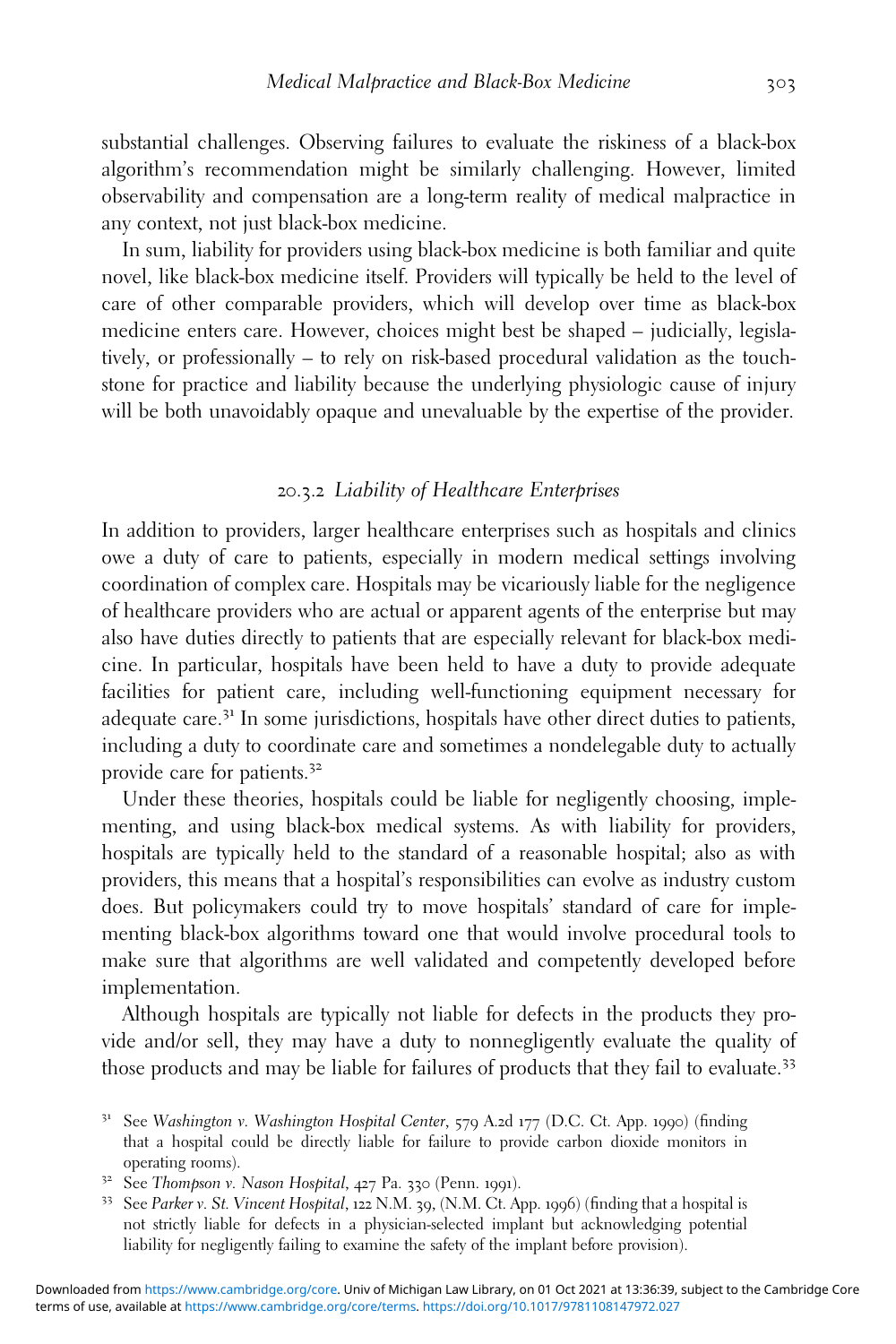Thus hospitals might reasonably be held liable for failing to ensure that the algorithms they make available to providers and patients are, as a whole, high quality and safe. Because substantive validation may be impossible in many cases – given the opaque nature of black-box medicine – procedural validation could be required instead. Parallels could be drawn to a more familiar responsibility of hospitals: their requirement to adequately credential the physicians who work in them to ensure that patients are seen by high-quality, well-trained doctors.<sup>34</sup> While a hospital cannot ensure that each decision of its doctors is correct, it can ensure that the doctors it brings through its doors are reasonably proficient. Applying a similar duty to blackbox medicine would recognize the inherent opacity of the technology while leaving some responsibility on hospitals to take care in selection and implementation.<sup>35</sup>

#### 20.4 recommendations and conclusions

The development and adoption of black-box medicine are complex processes that will naturally evolve over time. But black-box medicine is coming fast. Knowing the risks of legal liability under current law is important, but perhaps more important is the opportunity to shape that liability as black-box medicine becomes increasingly powerful and prevalent. Liability for the developers of black-box medicine is important and complicated and demands careful study to set incentives for development and validation. But providers and healthcare facilities will be the crucial frontline of black-box medicine, choosing and implementing algorithms and interfacing directly with patients. Correct liability rules for providers and facilities could help to ensure that they will exercise due care in that task; they could also direct compensation for patients injured by the absence of such care.

Setting the right standards of liability for providers and facilities may require more than just waiting for the professions to eventually evolve the proper standard of care. To reiterate, the baseline grounding of the standard of care in customary practice privileges hewing to tradition and may therefore slow the adoption of new technologies. Deliberate standard setting could provide a different path. This is not to suggest that deliberate standard setting is especially *likely* to occur; the shield of deference to customary practice has deep roots. But it remains worth considering whether medical malpractice could have a role in the responsible adoption of black-box medical algorithms and what that might look like.

Standards must tread a careful middle ground between two extremes. On the one hand, overly lax liability rules could result in potentially haphazard application of new algorithms that may be insufficiently validated. While this might speed

<sup>34</sup> See Torin A. Dorros & T. Howard Stone, Implications of Negligent Selection and Retention of Physicians in the Age of ERISA, 21 Am. J.L. Med. 383, 396–97 (1995).<br><sup>35</sup> Hospitals could also potentially be involved in developing their own black-box algorithms, as

custodians of substantial amounts of patient data. In such circumstances, they would potentially incur liability as algorithm developers, a topic outside the scope of this chapter.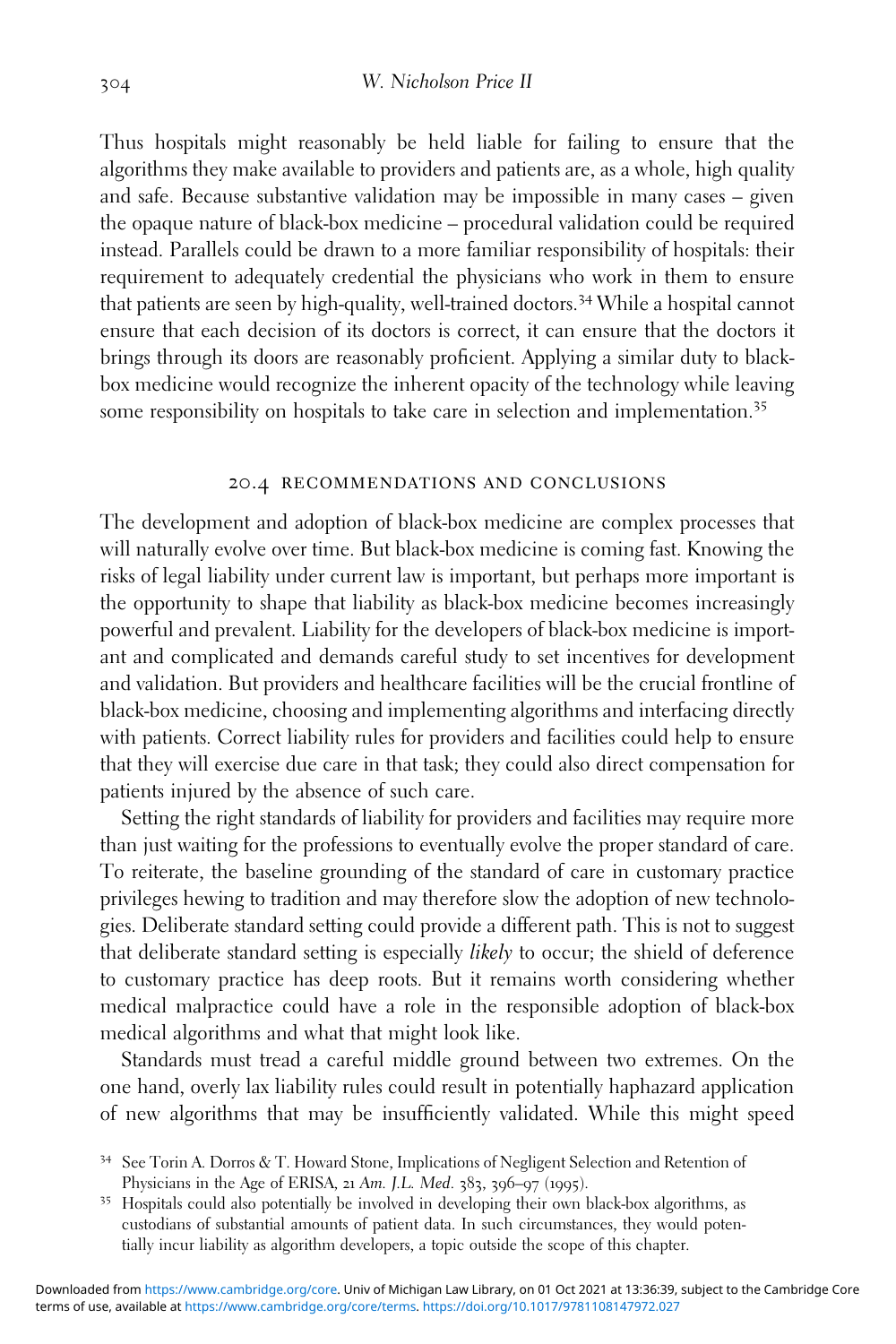adoption of black-box medicine, it could also insufficiently protect patients and would create fewer incentives for algorithm developers to demonstrate the quality of their products. On the other hand, overly stringent liability rules, such as strict liability for providers or facilities for injuries or requirements that they comprehend the inherently incomprehensible mechanisms of black-box algorithms, would stymie adoption and the benefits that black-box medicine could bring.

A potentially workable middle ground would require providers and facilities to exercise due care in procedurally evaluating and implementing black-box algorithms. Providers and facilities should evaluate black-box algorithms for hallmarks of careful development, including independent validation of algorithmic results and the qualifications of the developers. Facilities are best suited to evaluate algorithms at the point of implementation and should ensure that algorithms – as a whole – are high quality according to measurable characteristics. Providers are able to measure the risk associated with a particular intervention and should accordingly measure the level of validation and confidence against the risks entailed. Such a duty would help facilitate the development of independent private or regulatory mechanisms for developing and providing that type of validation.<sup>36</sup> Finally, these duties or individual determinations should not remain static; black-box medicine will develop and evolve rapidly, and the appropriate role for providers and healthcare facilities should evolve with it.

<sup>&</sup>lt;sup>36</sup> See Price, Black-Box Medicine, at 457–62.